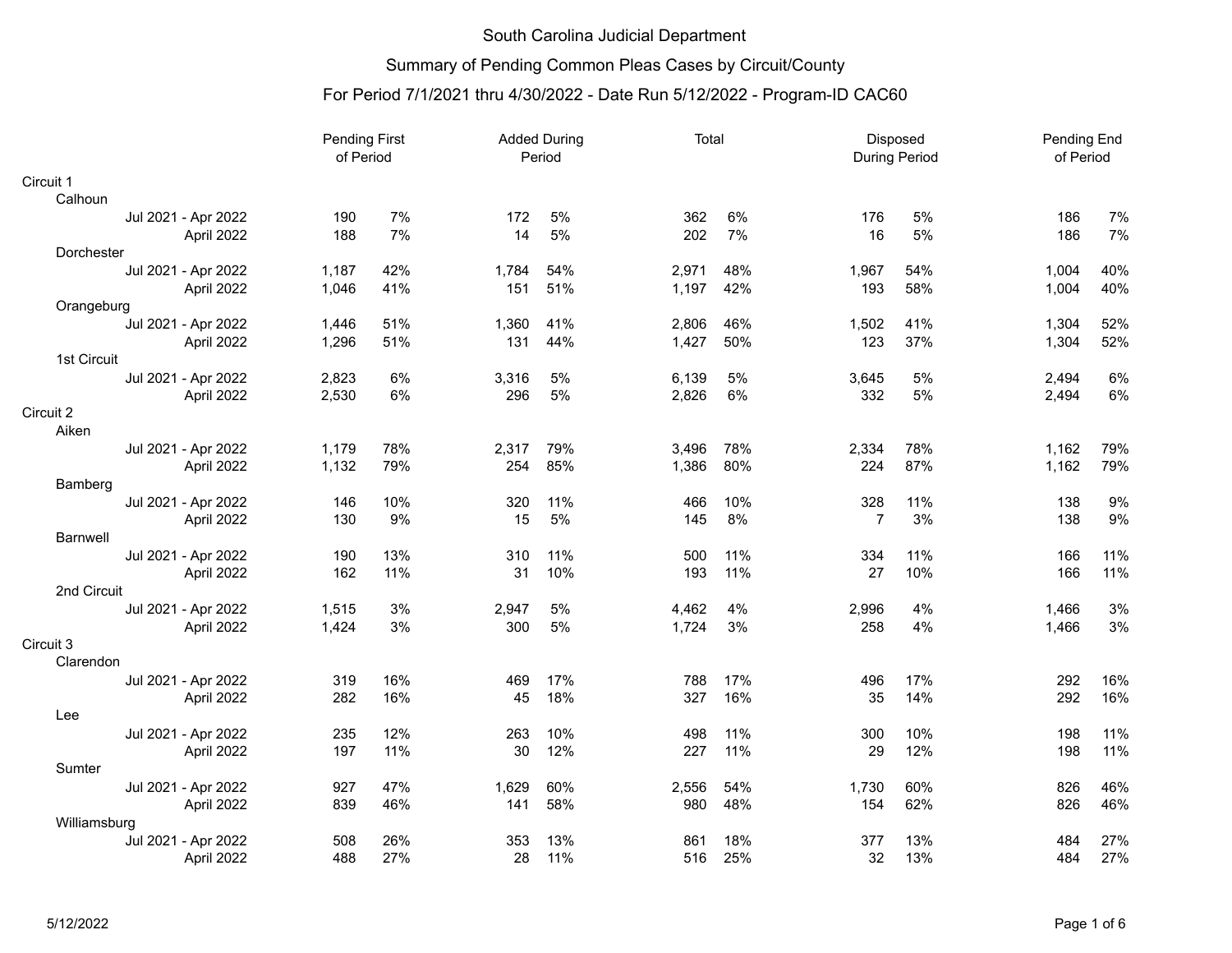# Summary of Pending Common Pleas Cases by Circuit/County

|                        | <b>Pending First</b><br>of Period |     |       | <b>Added During</b><br>Period | Total  |     |       | Disposed<br><b>During Period</b> |       | Pending End<br>of Period |
|------------------------|-----------------------------------|-----|-------|-------------------------------|--------|-----|-------|----------------------------------|-------|--------------------------|
| Circuit 3              |                                   |     |       |                               |        |     |       |                                  |       |                          |
| 3rd Circuit            |                                   |     |       |                               |        |     |       |                                  |       |                          |
| Jul 2021 - Apr 2022    | 1,989                             | 4%  | 2,714 | 4%                            | 4,703  | 4%  | 2,903 | 4%                               | 1,800 | 4%                       |
| April 2022             | 1,806                             | 4%  | 244   | 4%                            | 2,050  | 4%  | 250   | 4%                               | 1,800 | 4%                       |
| Circuit 4              |                                   |     |       |                               |        |     |       |                                  |       |                          |
| Chesterfield           |                                   |     |       |                               |        |     |       |                                  |       |                          |
| Jul 2021 - Apr 2022    | 506                               | 31% | 771   | 33%                           | 1,277  | 32% | 953   | 38%                              | 324   | 22%                      |
| April 2022             | 343                               | 23% | 87    | 35%                           | 430    | 25% | 106   | 40%                              | 324   | 22%                      |
| Darlington             |                                   |     |       |                               |        |     |       |                                  |       |                          |
| Jul 2021 - Apr 2022    | 581                               | 36% | 839   | 36%                           | 1,420  | 36% | 864   | 34%                              | 556   | 38%                      |
| April 2022             | 561                               | 38% | 85    | 34%                           | 646    | 38% | 90    | 34%                              | 556   | 38%                      |
| <b>Dillon</b>          |                                   |     |       |                               |        |     |       |                                  |       |                          |
| Jul 2021 - Apr 2022    | 268                               | 17% | 472   | 20%                           | 740    | 19% | 453   | 18%                              | 287   | 20%                      |
| April 2022<br>Marlboro | 287                               | 20% | 46    | 18%                           | 333    | 19% | 46    | 17%                              | 287   | 20%                      |
| Jul 2021 - Apr 2022    | 254                               | 16% | 272   | 12%                           | 526    | 13% | 238   | 9%                               | 288   | 20%                      |
| April 2022             | 279                               | 19% | 33    | 13%                           | 312    | 18% | 24    | 9%                               | 288   | 20%                      |
| 4th circuit            |                                   |     |       |                               |        |     |       |                                  |       |                          |
| Jul 2021 - Apr 2022    | 1,609                             | 3%  | 2,354 | 4%                            | 3,963  | 3%  | 2,508 | 4%                               | 1,455 | 3%                       |
| April 2022             | 1,470                             | 3%  | 251   | 4%                            | 1,721  | 3%  | 266   | 4%                               | 1,455 | 3%                       |
| Circuit 5              |                                   |     |       |                               |        |     |       |                                  |       |                          |
| Kershaw                |                                   |     |       |                               |        |     |       |                                  |       |                          |
| Jul 2021 - Apr 2022    | 512                               | 10% | 975   | 16%                           | 1,487  | 13% | 1,099 | 17%                              | 388   | 8%                       |
| April 2022             | 403                               | 8%  | 90    | 14%                           | 493    | 9%  | 105   | 17%                              | 388   | 8%                       |
| Richland               |                                   |     |       |                               |        |     |       |                                  |       |                          |
| Jul 2021 - Apr 2022    | 4,442                             | 90% | 5,201 | 84%                           | 9,643  | 87% | 5,275 | 83%                              | 4,368 | 92%                      |
| April 2022             | 4,347                             | 92% | 549   | 86%                           | 4,896  | 91% | 528   | 83%                              | 4,368 | 92%                      |
| 5th circuit            |                                   |     |       |                               |        |     |       |                                  |       |                          |
| Jul 2021 - Apr 2022    | 4,954                             | 10% | 6,176 | 10%                           | 11,130 | 10% | 6,374 | 9%                               | 4,756 | 11%                      |
| April 2022             | 4,750                             | 11% | 639   | 10%                           | 5,389  | 11% | 633   | 9%                               | 4,756 | 11%                      |
| Circuit 6              |                                   |     |       |                               |        |     |       |                                  |       |                          |
| Chester                |                                   |     |       |                               |        |     |       |                                  |       |                          |
| Jul 2021 - Apr 2022    | 271                               | 22% | 487   | 23%                           | 758    | 22% | 536   | 23%                              | 222   | 20%                      |
| April 2022             | 211                               | 19% | 49    | 23%                           | 260    | 20% | 38    | 18%                              | 222   | 20%                      |
| Fairfield              |                                   |     |       |                               |        |     |       |                                  |       |                          |
| Jul 2021 - Apr 2022    | 286                               | 23% | 333   | 15%                           | 619    | 18% | 353   | 15%                              | 266   | 24%                      |
| April 2022             | 266                               | 25% | 27    | 13%                           | 293    | 23% | 27    | 13%                              | 266   | 24%                      |
| Lancaster              |                                   |     |       |                               |        |     |       |                                  |       |                          |
| Jul 2021 - Apr 2022    | 687                               | 55% | 1,336 | 62%                           | 2,023  | 60% | 1,422 | 62%                              | 601   | 55%                      |
| April 2022             | 607                               | 56% | 138   | 64%                           | 745    | 57% | 144   | 69%                              | 601   | 55%                      |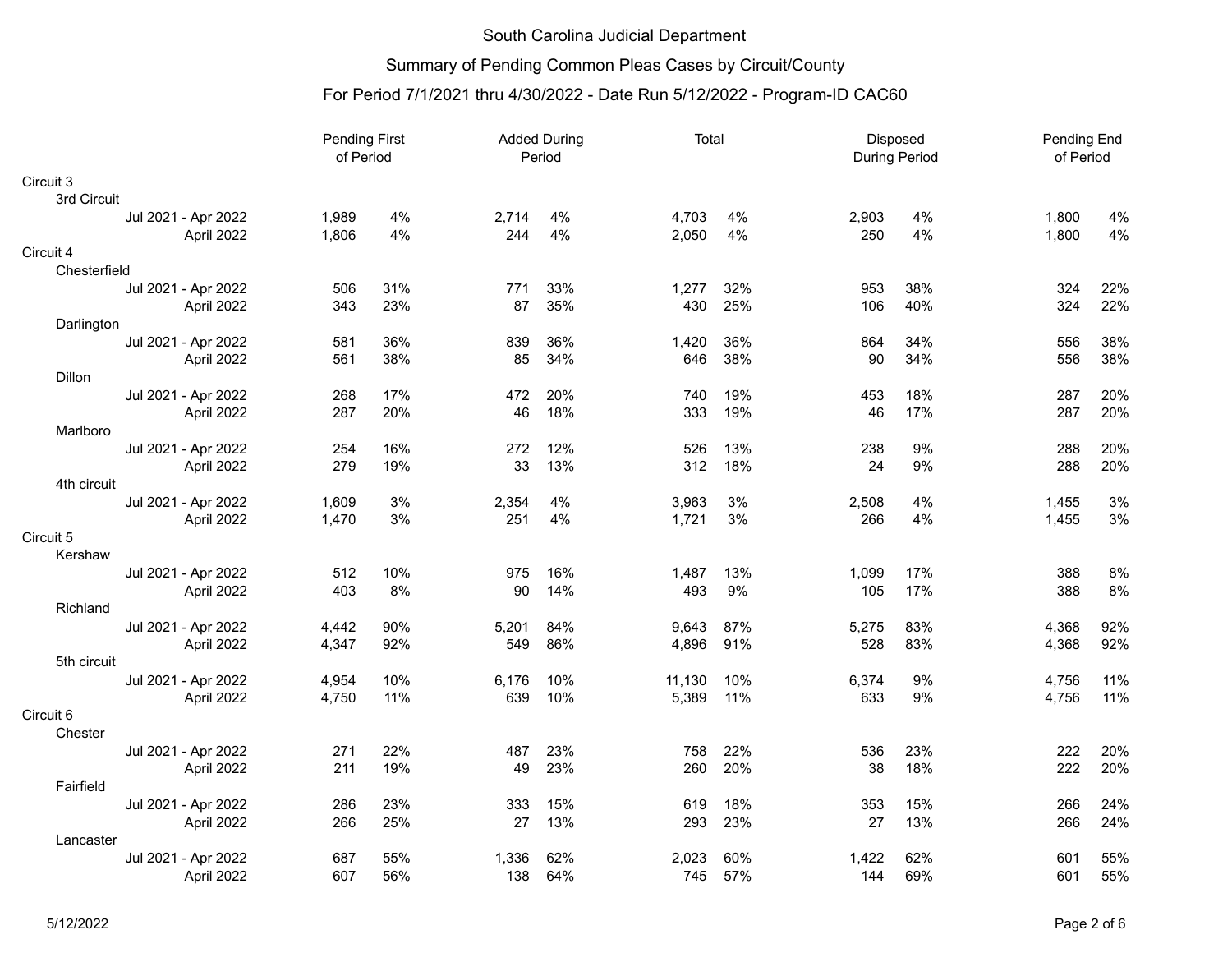#### Summary of Pending Common Pleas Cases by Circuit/County

## For Period 7/1/2021 thru 4/30/2022 - Date Run 5/12/2022 - Program-ID CAC60

|                           |       | Pending First<br><b>Added During</b><br>of Period<br>Period |              | Total      |        |            |              | Disposed<br><b>During Period</b> | Pending End<br>of Period |            |
|---------------------------|-------|-------------------------------------------------------------|--------------|------------|--------|------------|--------------|----------------------------------|--------------------------|------------|
| Circuit 6                 |       |                                                             |              |            |        |            |              |                                  |                          |            |
| 6th circuit               |       |                                                             |              |            |        |            |              |                                  |                          |            |
| Jul 2021 - Apr 2022       | 1,244 | 3%                                                          | 2,156        | 3%         | 3,400  | 3%         | 2,311        | 3%                               | 1,089                    | 2%         |
| April 2022                | 1,084 | 2%                                                          | 214          | 3%         | 1,298  | 3%         | 209          | 3%                               | 1,089                    | 2%         |
| Circuit 7                 |       |                                                             |              |            |        |            |              |                                  |                          |            |
| Cherokee                  |       |                                                             |              |            |        |            |              |                                  |                          |            |
| Jul 2021 - Apr 2022       | 443   | 12%                                                         | 684          | 15%        | 1,127  | 14%        | 831          | 16%                              | 296                      | 10%        |
| April 2022                | 294   | 10%                                                         | 64           | 15%        | 358    | 11%        | 62           | 14%                              | 296                      | 10%        |
| Spartanburg               |       |                                                             |              |            |        |            |              |                                  |                          |            |
| Jul 2021 - Apr 2022       | 3,201 | 88%<br>90%                                                  | 3,800<br>361 | 85%<br>85% | 7,001  | 86%<br>89% | 4,379<br>387 | 84%<br>86%                       | 2,622<br>2,622           | 90%<br>90% |
| April 2022<br>7th circuit | 2,648 |                                                             |              |            | 3,009  |            |              |                                  |                          |            |
| Jul 2021 - Apr 2022       | 3,644 | 7%                                                          | 4,484        | 7%         | 8,128  | 7%         | 5,210        | 7%                               | 2,918                    | 7%         |
| April 2022                | 2,942 | 7%                                                          | 425          | 7%         | 3,367  | 7%         | 449          | 7%                               | 2,918                    | 7%         |
| Circuit 8                 |       |                                                             |              |            |        |            |              |                                  |                          |            |
| Abbeville                 |       |                                                             |              |            |        |            |              |                                  |                          |            |
| Jul 2021 - Apr 2022       | 155   | 10%                                                         | 263          | 11%        | 418    | 11%        | 298          | 11%                              | 120                      | 9%         |
| April 2022                | 115   | 9%                                                          | 39           | 16%        | 154    | 10%        | 34           | 14%                              | 120                      | 9%         |
| Greenwood                 |       |                                                             |              |            |        |            |              |                                  |                          |            |
| Jul 2021 - Apr 2022       | 638   | 41%                                                         | 929          | 39%        | 1,567  | 40%        | 1,034        | 40%                              | 533                      | 40%        |
| April 2022                | 534   | 40%                                                         | 84           | 34%        | 618    | 39%        | 85           | 34%                              | 533                      | 40%        |
| Laurens                   |       |                                                             |              |            |        |            |              |                                  |                          |            |
| Jul 2021 - Apr 2022       | 458   | 30%                                                         | 812          | 34%        | 1,270  | 32%        | 812          | 31%                              | 458                      | 34%        |
| April 2022                | 467   | 35%                                                         | 85           | 34%        | 552    | 35%        | 94           | 38%                              | 458                      | 34%        |
| Newberry                  |       |                                                             |              |            |        |            |              |                                  |                          |            |
| Jul 2021 - Apr 2022       | 291   | 19%                                                         | 408          | 17%        | 699    | 18%        | 466          | 18%                              | 233                      | 17%        |
| April 2022                | 230   | 17%                                                         | 40           | 16%        | 270    | 17%        | 37           | 15%                              | 233                      | 17%        |
| 8th circuit               |       |                                                             |              |            |        |            |              |                                  |                          |            |
| Jul 2021 - Apr 2022       | 1,542 | 3%                                                          | 2,412        | 4%         | 3,954  | 3%         | 2,610        | 4%                               | 1,344                    | 3%         |
| April 2022                | 1,346 | 3%                                                          | 248          | 4%         | 1,594  | 3%         | 250          | 4%                               | 1,344                    | 3%         |
| Circuit 9                 |       |                                                             |              |            |        |            |              |                                  |                          |            |
| Berkeley                  |       |                                                             |              |            |        |            |              |                                  |                          |            |
| Jul 2021 - Apr 2022       | 2,202 | 30%                                                         | 2,371        | 33%        | 4,573  | 31%        | 2,647        | 35%                              | 1,926                    | 28%        |
| April 2022                | 1,943 | 28%                                                         | 247          | 34%        | 2,190  | 29%        | 264          | 35%                              | 1,926                    | 28%        |
| Charleston                |       |                                                             |              |            |        |            |              |                                  |                          |            |
| Jul 2021 - Apr 2022       | 5,224 | 70%                                                         | 4,759        | 67%        | 9,983  | 69%        | 4,985        | 65%                              | 4,998                    | 72%        |
| April 2022<br>9th circuit | 5,010 | 72%                                                         | 472          | 66%        | 5,482  | 71%        | 484          | 65%                              | 4,998                    | 72%        |
| Jul 2021 - Apr 2022       | 7,426 | 15%                                                         | 7,130        | 11%        | 14,556 | 13%        | 7,632        | 11%                              | 6,924                    | 16%        |
| April 2022                | 6,953 | 16%                                                         | 719          | 11%        | 7,672  | 15%        | 748          | 11%                              | 6,924                    | 16%        |
| $\sim$ $\sim$             |       |                                                             |              |            |        |            |              |                                  |                          |            |

Circuit 10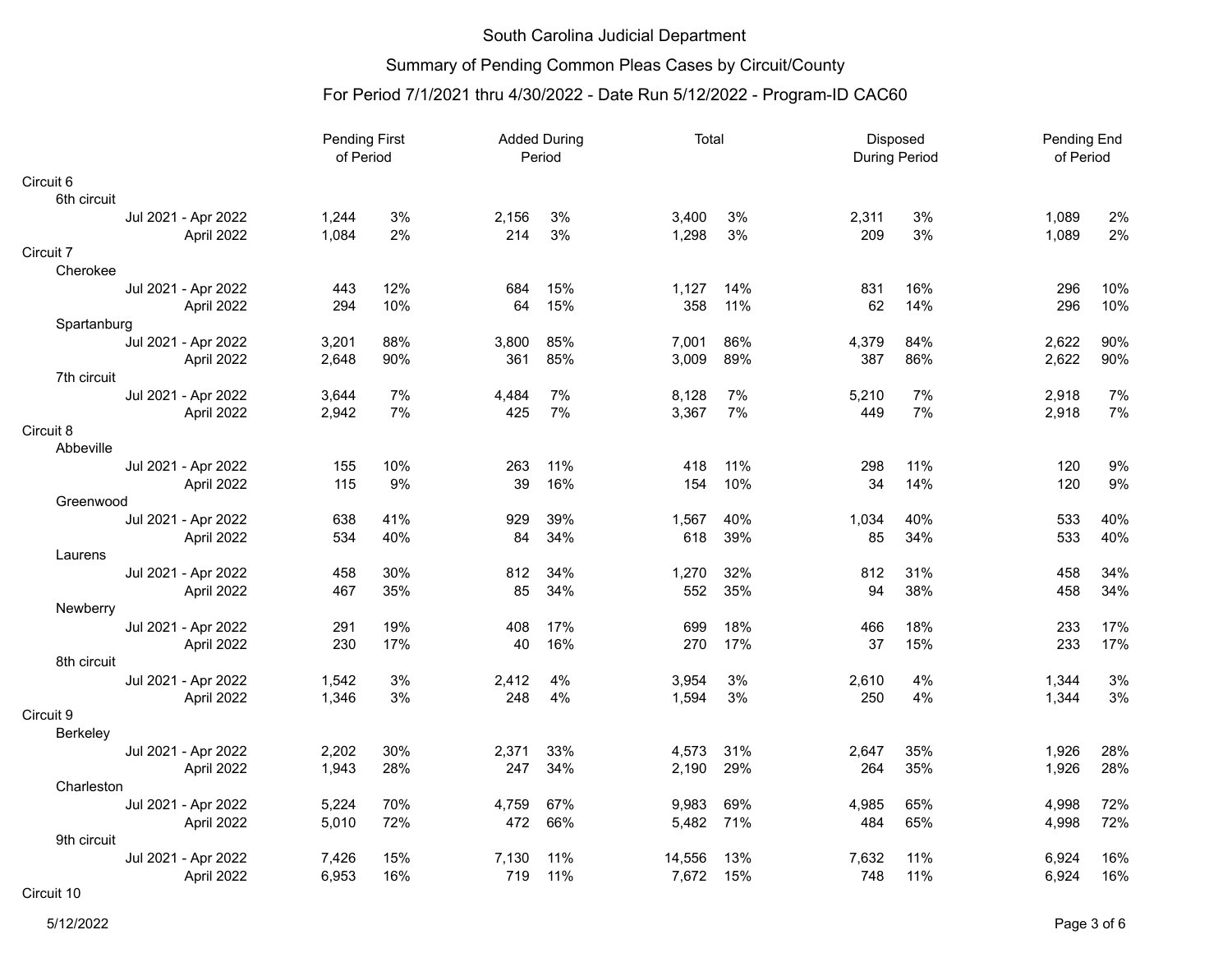# Summary of Pending Common Pleas Cases by Circuit/County

|                     | <b>Pending First</b><br>of Period |     |       | <b>Added During</b><br>Period | Total |     | Disposed<br>During Period |     | Pending End<br>of Period |       |
|---------------------|-----------------------------------|-----|-------|-------------------------------|-------|-----|---------------------------|-----|--------------------------|-------|
| Circuit 10          |                                   |     |       |                               |       |     |                           |     |                          |       |
| Anderson            |                                   |     |       |                               |       |     |                           |     |                          |       |
| Jul 2021 - Apr 2022 | 1,270                             | 76% | 2,199 | 75%                           | 3,469 | 75% | 2,395                     | 75% | 1,074                    | 75%   |
| April 2022          | 1,084                             | 76% | 209   | 71%                           | 1,293 | 75% | 219                       | 74% | 1,074                    | 75%   |
| Oconee              |                                   |     |       |                               |       |     |                           |     |                          |       |
| Jul 2021 - Apr 2022 | 396                               | 24% | 750   | 25%                           | 1,146 | 25% | 797                       | 25% | 349                      | 25%   |
| April 2022          | 340                               | 24% | 85    | 29%                           | 425   | 25% | 76                        | 26% | 349                      | 25%   |
| 10th circuit        |                                   |     |       |                               |       |     |                           |     |                          |       |
| Jul 2021 - Apr 2022 | 1,666                             | 3%  | 2,949 | 5%                            | 4,615 | 4%  | 3,192                     | 5%  | 1,423                    | 3%    |
| April 2022          | 1,424                             | 3%  | 294   | 5%                            | 1,718 | 3%  | 295                       | 4%  | 1,423                    | 3%    |
| Circuit 11          |                                   |     |       |                               |       |     |                           |     |                          |       |
| Edgefield           |                                   |     |       |                               |       |     |                           |     |                          |       |
| Jul 2021 - Apr 2022 | 144                               | 5%  | 319   | 8%                            | 463   | 7%  | 327                       | 8%  | 136                      | 5%    |
| April 2022          | 134                               | 5%  | 26    | 6%                            | 160   | 5%  | 24                        | 6%  | 136                      | 5%    |
| Lexington           |                                   |     |       |                               |       |     |                           |     |                          |       |
| Jul 2021 - Apr 2022 | 2,304                             | 87% | 3,480 | 85%                           | 5,784 | 86% | 3,603                     | 86% | 2,181                    | 86%   |
| April 2022          | 2,151                             | 86% | 362   | 87%                           | 2,513 | 86% | 332                       | 89% | 2,181                    | 86%   |
| McCormick           |                                   |     |       |                               |       |     |                           |     |                          |       |
| Jul 2021 - Apr 2022 | 69                                | 3%  | 93    | 2%                            | 162   | 2%  | 73                        | 2%  | 89                       | 3%    |
| April 2022          | 83                                | 3%  | 9     | 2%                            | 92    | 3%  | 3                         | 1%  | 89                       | 3%    |
| Saluda              |                                   |     |       |                               |       |     |                           |     |                          |       |
| Jul 2021 - Apr 2022 | 124                               | 5%  | 215   | 5%                            | 339   | 5%  | 202                       | 5%  | 137                      | 5%    |
| April 2022          | 132                               | 5%  | 21    | 5%                            | 153   | 5%  | 16                        | 4%  | 137                      | 5%    |
| 11th circuit        |                                   |     |       |                               |       |     |                           |     |                          |       |
| Jul 2021 - Apr 2022 | 2,641                             | 5%  | 4,107 | 6%                            | 6,748 | 6%  | 4,205                     | 6%  | 2,543                    | $6\%$ |
| April 2022          | 2,500                             | 6%  | 418   | 6%                            | 2,918 | 6%  | 375                       | 6%  | 2,543                    | 6%    |
| Circuit 12          |                                   |     |       |                               |       |     |                           |     |                          |       |
| Florence            |                                   |     |       |                               |       |     |                           |     |                          |       |
| Jul 2021 - Apr 2022 | 1,569                             | 85% | 2,187 | 80%                           | 3,756 | 82% | 2,489                     | 81% | 1,267                    | 83%   |
| April 2022          | 1,266                             | 83% | 200   | 80%                           | 1,466 | 83% | 199                       | 80% | 1,267                    | 83%   |
| Marion              |                                   |     |       |                               |       |     |                           |     |                          |       |
| Jul 2021 - Apr 2022 | 281                               | 15% | 540   | 20%                           | 821   | 18% | 565                       | 19% | 256                      | 17%   |
| April 2022          | 255                               | 17% | 51    | 20%                           | 306   | 17% | 50                        | 20% | 256                      | 17%   |
| 12th circuit        |                                   |     |       |                               |       |     |                           |     |                          |       |
| Jul 2021 - Apr 2022 | 1,850                             | 4%  | 2,727 | 4%                            | 4,577 | 4%  | 3,054                     | 4%  | 1,523                    | 3%    |
| April 2022          | 1,521                             | 3%  | 251   | 4%                            | 1,772 | 4%  | 249                       | 4%  | 1,523                    | 3%    |
| Circuit 13          |                                   |     |       |                               |       |     |                           |     |                          |       |
| Greenville          |                                   |     |       |                               |       |     |                           |     |                          |       |
| Jul 2021 - Apr 2022 | 3,607                             | 82% | 5.327 | 81%                           | 8,934 | 82% | 5,578                     | 80% | 3,356                    | 84%   |
| April 2022          | 3,323                             | 84% | 571   | 84%                           | 3,894 | 84% | 538                       | 82% | 3,356                    | 84%   |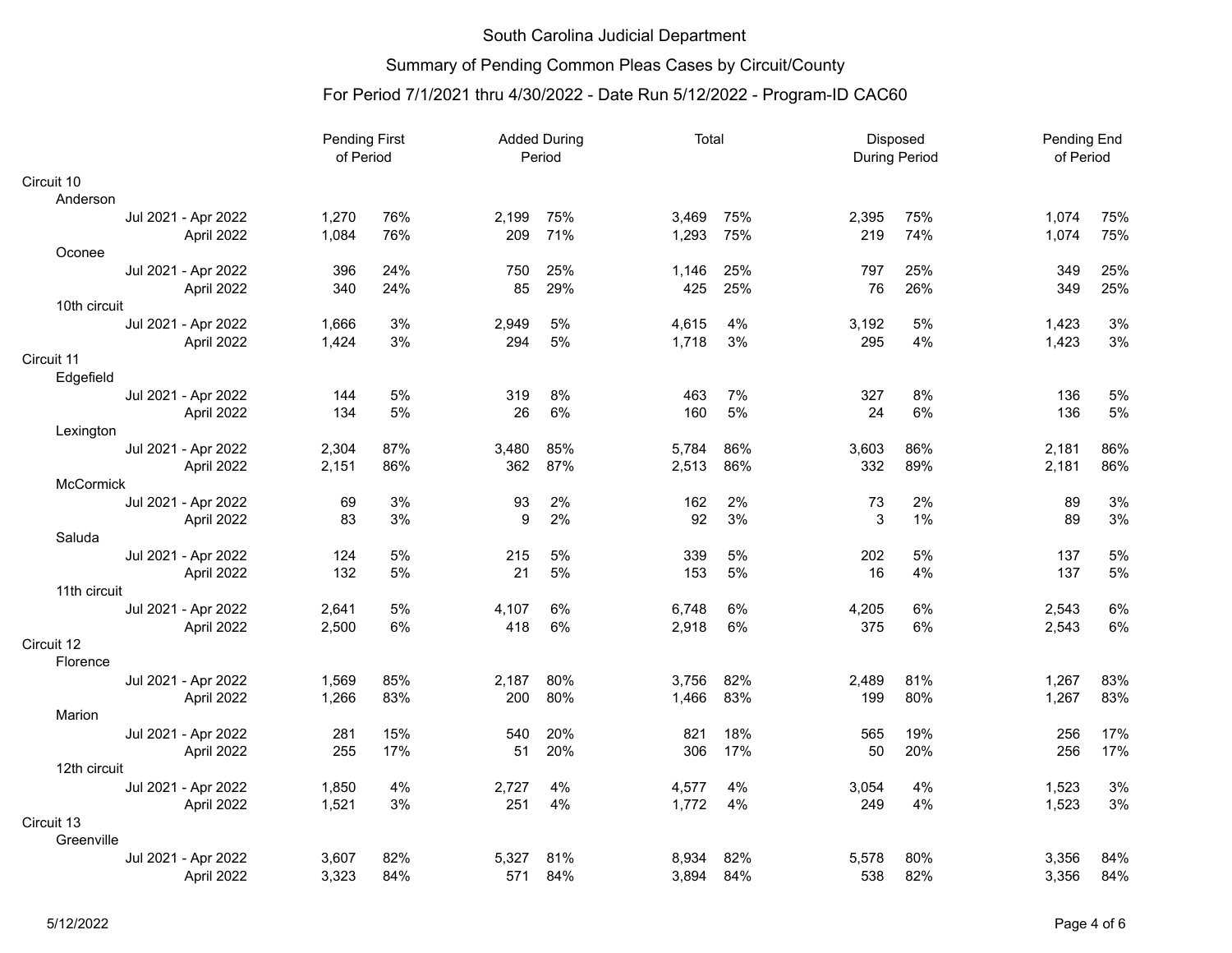# Summary of Pending Common Pleas Cases by Circuit/County

|                                   | <b>Pending First</b><br>of Period |     |       | <b>Added During</b><br>Period | Total  |     |       | Disposed<br><b>During Period</b> |       | Pending End<br>of Period |
|-----------------------------------|-----------------------------------|-----|-------|-------------------------------|--------|-----|-------|----------------------------------|-------|--------------------------|
| Circuit 13                        |                                   |     |       |                               |        |     |       |                                  |       |                          |
| Pickens                           |                                   |     |       |                               |        |     |       |                                  |       |                          |
| Jul 2021 - Apr 2022               | 784                               | 18% | 1,214 | 19%                           | 1,998  | 18% | 1,368 | 20%                              | 630   | 16%                      |
| April 2022                        | 640                               | 16% | 106   | 16%                           | 746    | 16% | 116   | 18%                              | 630   | 16%                      |
| 13th circuit                      |                                   |     |       |                               |        |     |       |                                  |       |                          |
| Jul 2021 - Apr 2022               | 4,391                             | 9%  | 6,541 | 10%                           | 10,932 | 10% | 6,946 | 10%                              | 3,986 | 9%                       |
| April 2022                        | 3,963                             | 9%  | 677   | 11%                           | 4,640  | 9%  | 654   | 10%                              | 3,986 | 9%                       |
| Circuit 14                        |                                   |     |       |                               |        |     |       |                                  |       |                          |
| Allendale                         |                                   |     |       |                               |        |     |       |                                  |       |                          |
| Jul 2021 - Apr 2022               | 518                               | 13% | 170   | 5%                            | 688    | 9%  | 180   | 5%                               | 508   | 13%                      |
| April 2022                        | 526                               | 13% | 8     | 3%                            | 534    | 13% | 26    | 6%                               | 508   | 13%                      |
| Beaufort                          |                                   |     |       |                               |        |     |       |                                  |       |                          |
| Jul 2021 - Apr 2022               | 1,932                             | 47% | 1,874 | 54%                           | 3,806  | 50% | 2,055 | 55%                              | 1,751 | 46%                      |
| April 2022                        | 1,797                             | 46% | 167   | 56%                           | 1,964  | 47% | 213   | 51%                              | 1,751 | 46%                      |
| Colleton                          |                                   |     |       |                               |        |     |       |                                  |       |                          |
| Jul 2021 - Apr 2022               | 629                               | 15% | 624   | 18%                           | 1,253  | 17% | 648   | 17%                              | 605   | 16%                      |
| April 2022                        | 624                               | 16% | 54    | 18%                           | 678    | 16% | 73    | 18%                              | 605   | 16%                      |
| Hampton                           |                                   |     |       |                               |        |     |       |                                  |       |                          |
| Jul 2021 - Apr 2022               | 506                               | 12% | 345   | 10%                           | 851    | 11% | 367   | 10%                              | 484   | 13%                      |
| April 2022                        | 496                               | 13% | 26    | 9%                            | 522    | 12% | 38    | 9%                               | 484   | 13%                      |
| Jasper                            |                                   |     |       |                               |        |     |       |                                  |       |                          |
| Jul 2021 - Apr 2022               | 489                               | 12% | 453   | 13%                           | 942    | 12% | 489   | 13%                              | 453   | 12%                      |
| April 2022                        | 478                               | 12% | 41    | 14%                           | 519    | 12% | 66    | 16%                              | 453   | 12%                      |
| 14th circuit                      |                                   |     |       |                               |        |     |       |                                  |       |                          |
| Jul 2021 - Apr 2022               | 4,074                             | 8%  | 3,466 | 5%                            | 7,540  | 7%  | 3,739 | 5%                               | 3,801 | 9%                       |
| April 2022                        | 3,921                             | 9%  | 296   | 5%                            | 4,217  | 8%  | 416   | 6%                               | 3,801 | 9%                       |
| Circuit 15                        |                                   |     |       |                               |        |     |       |                                  |       |                          |
| Georgetown<br>Jul 2021 - Apr 2022 | 627                               | 10% | 883   | 12%                           | 1,510  | 11% | 976   | 11%                              | 534   | 11%                      |
| April 2022                        | 543                               | 11% | 80    | 10%                           | 623    | 11% | 89    | 9%                               | 534   | 11%                      |
| Horry                             |                                   |     |       |                               |        |     |       |                                  |       |                          |
| Jul 2021 - Apr 2022               | 5,674                             | 90% | 6,618 | 88%                           | 12,292 | 89% | 8,082 | 89%                              | 4,210 | 89%                      |
| April 2022                        | 4,359                             | 89% | 724   | 90%                           | 5,083  | 89% | 873   | 91%                              | 4,210 | 89%                      |
| 15th circuit                      |                                   |     |       |                               |        |     |       |                                  |       |                          |
| Jul 2021 - Apr 2022               | 6,301                             | 13% | 7,501 | 12%                           | 13,802 | 12% | 9,058 | 13%                              | 4,744 | 11%                      |
| April 2022                        | 4,902                             | 11% | 804   | 12%                           | 5,706  | 11% | 962   | 14%                              | 4,744 | 11%                      |
| Circuit 16                        |                                   |     |       |                               |        |     |       |                                  |       |                          |
| Union                             |                                   |     |       |                               |        |     |       |                                  |       |                          |
| Jul 2021 - Apr 2022               | 203                               | 10% | 353   | 10%                           | 556    | 10% | 365   | 10%                              | 191   | 12%                      |
| April 2022                        | 188                               | 12% | 27    | 7%                            | 215    | 11% | 24    | 7%                               | 191   | 12%                      |
|                                   |                                   |     |       |                               |        |     |       |                                  |       |                          |